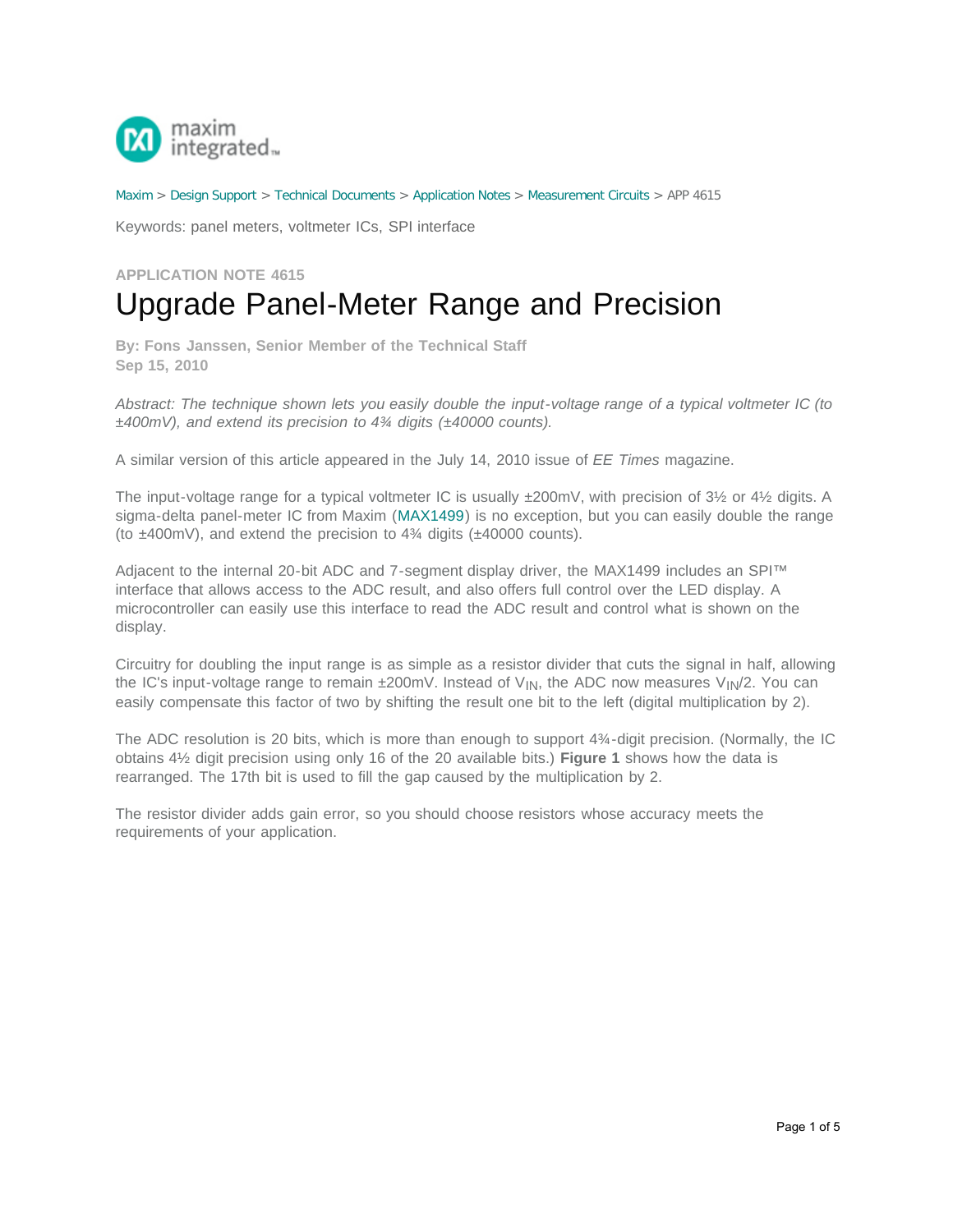

*Figure 1. The range of this panel-meter circuit is doubled by scaling the input signal, and its precision is doubled by using more of the available bits.*

A 7-segment display driver internal to the panel-meter IC drives a common-cathode LED display, using a multiplexing scheme to drive one digit at a time. Unfortunately the driver is optimized for driving 4½-digit displays. That means that the first (most significant) position can only show a "half digit" of +1 or -1 (**Figure 2**).



*Figure 2. Seven-segment displays include half digits (left) and full "1" digits (right).*

Signals via the SPI interface can switch all segments in the display on and off individually, except for those in the first digit. Segments B and C (which form "1") can only be switched on or off together. The same is true for segments A, F, and D (which form "+"). Segment G (which forms "-") is on when segments A, F, and D are off, and vice versa. To upgrade this display to 4¾ digits, you must ensure that the first digit position can show "1," "2," "3," or a blank (**Figure 3**). From the figure it is clear that segment F is never used, so you need only control six of the segments.



*Figure 3. In the four possible states of a ¾-digit display, segment F is always off.*

If the ½-digit display is replaced by a full "1-digit" display, and control lines for the F and G segments are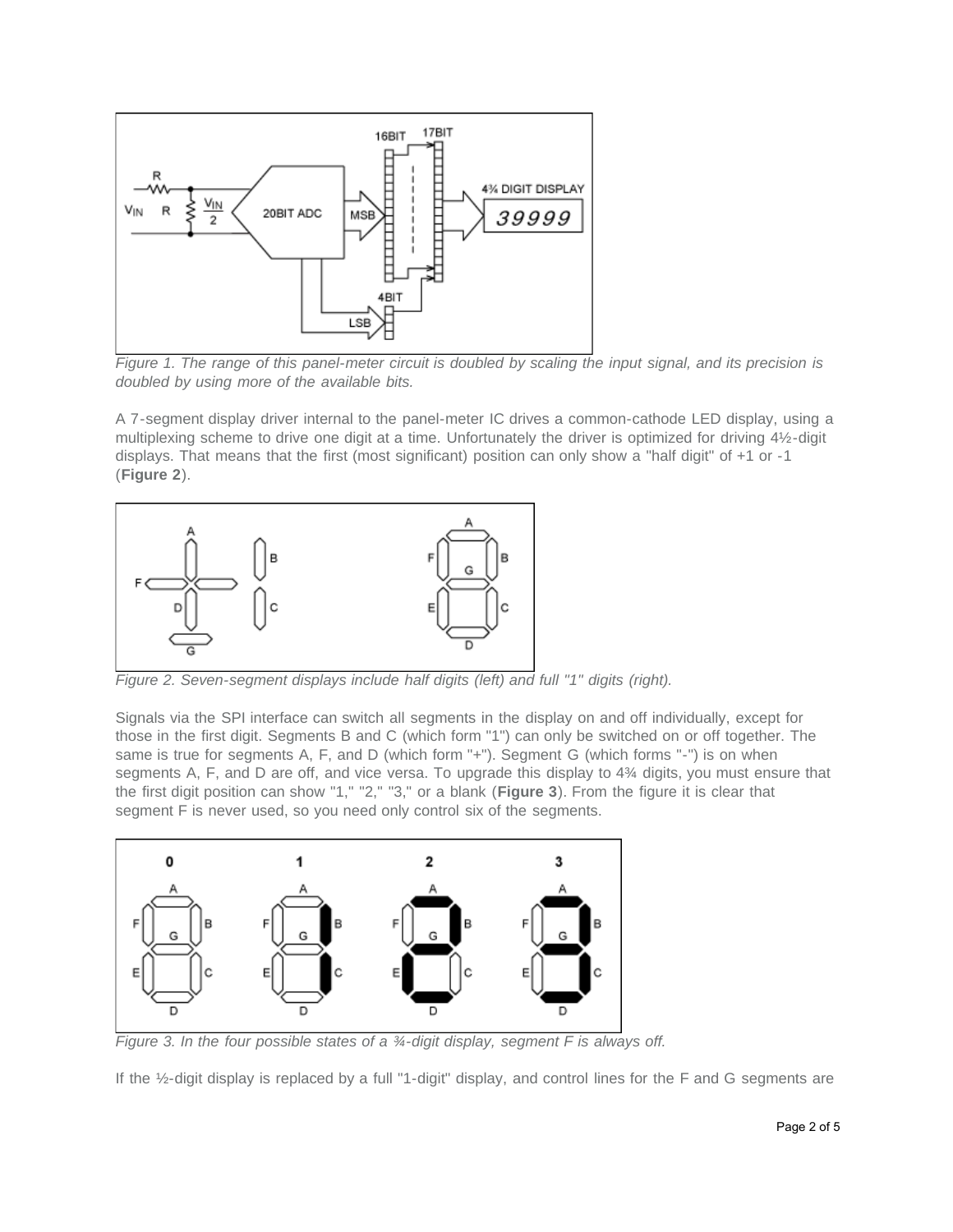swapped, all segments but F are lit when the "1" and "+" signs are activated (**Figure 4**). The E segment is not used in the ½-digit display, and if left connected is on by default. Adding switches in the form of low-cost NPN transistors enables a microcontroller to turn each segment on and off via a few GPIO pins, producing a display of blank, "1," "2," or "3." The complete circuit is shown in **Figure 5**.



*Figure 4. To convert a ½-digit display to a full "1-digit" display, swap the control lines to the F and G segments.*



*Figure 5. Complete 4¾-digit panel-meter circuit.*

The end of conversion (EOC\) signal connects to an external interrupt on the microcontroller. When a new value appears, the microcontroller reads it through the SPI port and multiplies it by 2. It then determines which segments to illuminate (switch on) by using the SPI port to set correct values in the display registers. External transistor switches are then set via the GPIO pins to create the desired character.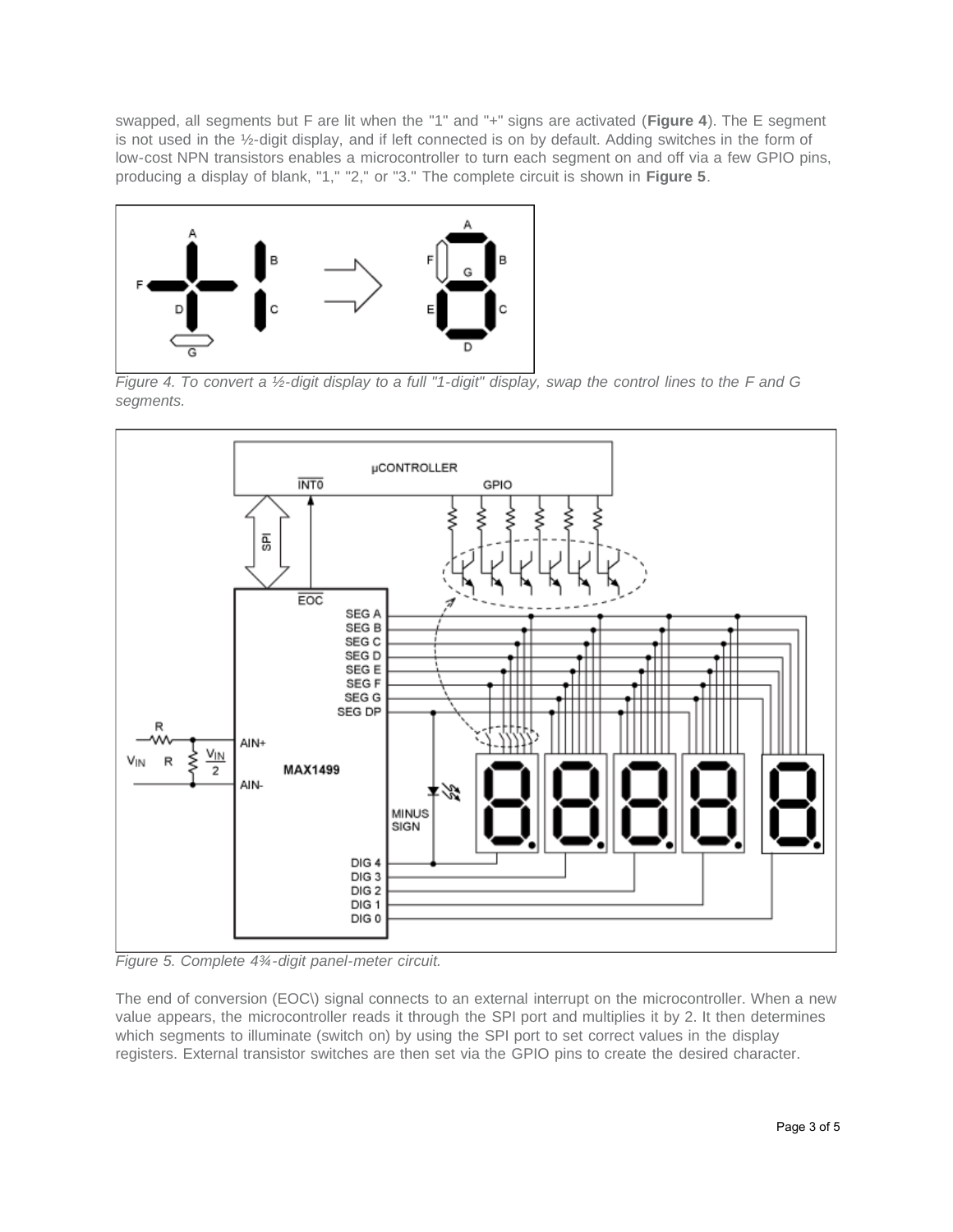In front of the first digit you can use a rectangular LED as a minus sign, controlled by the signal of an unused decimal point. Any microcontroller with an external interrupt pin, an SPI interface, and enough GPIOs is acceptable for this application. The test setup includes a [MAX1499](http://www.maximintegrated.com/MAX1499) panel-driver IC on the display board, controlled by a low-power RISC microcontroller ([MAXQ610\)](http://www.maximintegrated.com/MAXQ610) on its own evaluation board (**Figure 6**). Firmware is available for [download.](http://www.maximintegrated.com/an-4615-firmware)



## [More detailed image](http://www.maximintegrated.com/images/appnotes/4615/4615Fig06.pdf) (PDF, 1.9MB)

*Figure 6. The circuit of Figure 5 was implemented with a RISC microcontroller ([MAXQ610-KIT\)](http://www.maximintegrated.com/MAXQ610-KIT) and a custom board for the display and panel-meter IC (MAX1499).*

| <b>Related Parts</b> |                                                                           |                     |
|----------------------|---------------------------------------------------------------------------|---------------------|
| MAX1499              | 3.5- and 4.5-Digit, Single-Chip ADCs with LED Drivers<br>and µC Interface | <b>Free Samples</b> |
| <b>MAXQ610</b>       | 16-Bit Microcontroller with Infrared Module                               | <b>Free Samples</b> |
| MAXQ610-KIT          | Evaluation Kit for the MAXQ610                                            |                     |

## **More Information**

For Technical Support: <http://www.maximintegrated.com/support> For Samples: <http://www.maximintegrated.com/samples> Other Questions and Comments: <http://www.maximintegrated.com/contact>

Application Note 4615:<http://www.maximintegrated.com/an4615> APPLICATION NOTE 4615, AN4615, AN 4615, APP4615, Appnote4615, Appnote 4615 Copyright © by Maxim Integrated Products